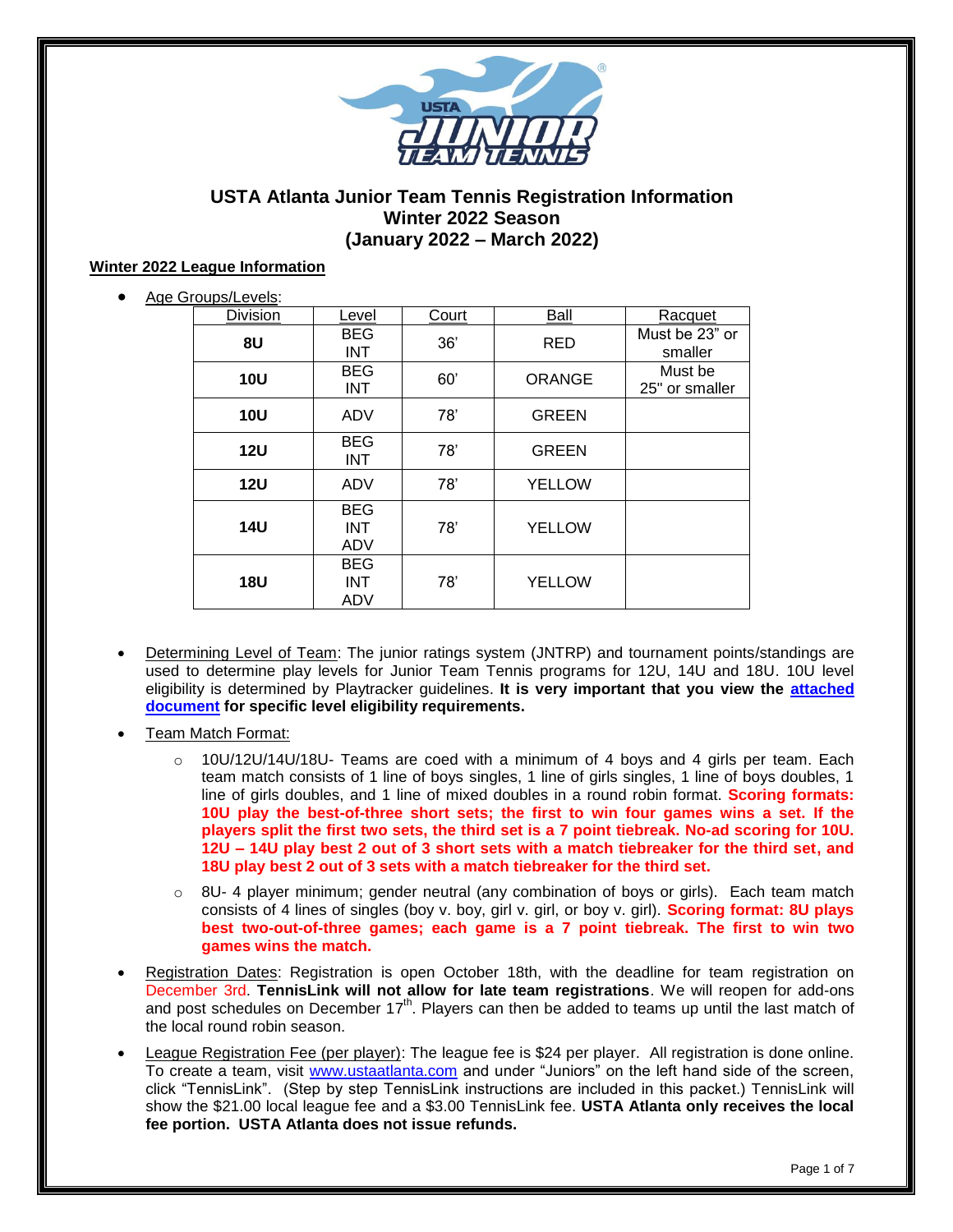

- SafePlay Process: As a captain, you MUST complete the SafePlay process before you will have access to create a team in TennisLink. If you are a returning captain, you can go to <https://usta.com/safeplay> to check your status. Please check your expiration date as you will be LOCKED OUT of TennisLink if you don't renew before the expiration date. To complete the SafePlay process, follow the steps here: [https://customercare.usta.com/hc/en-us/articles/360041617612-How-to-](https://customercare.usta.com/hc/en-us/articles/360041617612-How-to-Become-Safe-Play-Approved-Renew)[Become-Safe-Play-Approved-Renew.](https://customercare.usta.com/hc/en-us/articles/360041617612-How-to-Become-Safe-Play-Approved-Renew) You must be approved before you can create a team in TennisLink and the screening approval can take up to 10 business days. We cannot guarantee team entry if the screening is not submitted with enough time for clearance and team submission.
- Schedule Availability: Schedules will be available on TennisLink by December 17<sup>th</sup>. After schedules are posted, captains will receive an introductory letter from his or her coordinator.
- League Start Date: Play begins Saturday, January 8<sup>th</sup> at 1:00 pm. For most divisions, teams will be scheduled to have 6 or 7 team matches during the local round robin season.
- Playoffs and Local City Finals: Top teams in each flight will qualify for the playoff bracket in their respective division level. The first round of playoffs will be held February 26 with finals day on March 5. \*Divisions with one flight will not advance to playoffs/finals.
- Georgia JTT State Championships and Beyond: City Champions (and some select City Finalists/Semifinalists) will be invited to attend the 2022 Junior Team Tennis State Championships in Macon the weekend of July 22-24, 2022. \*8U does not advance past the local level. State Champions at the INT and ADV levels will have the opportunity to advance to the 2022 Sectional Championships (location/date TBD). Teams will not advance further than the Sectional Championships.

#### **Team Requirements**

- Forming a Team: For 10U, 12U, 14U, and 18U, teams need at least 4 boys and 4 girls registered by the deadline. For 8U, teams need at least 4 eligible players (boys and/or girls). Teams needs to meet the level and age requirements and should double check eligibility before determining the level of the team.
- Home Facility Requirements: Teams are required to provide two courts of the same surface at their location. All facilities must be located in Cobb, DeKalb, Fulton, Gwinnett, or Forsyth County. Captains at a new facility should contact USTA Atlanta (770-416-4333) to verify your facility is eligible for the USTA Junior Team Tennis program. The following information is required: facility name, address, number of courts. The team cannot register until the facility is processed. Lights are **required** if a make-up match takes place during the evening. Home teams hosting 10U play must have courts prepared for 60ft play (tape, chalk, painter's tape and permanent lines are permissible).

If you would like to update your JTT court availability, please email Amanda Hunt [\(Amanda@ustaatlanta.com\)](mailto:Amanda@ustaatlanta.com) with the facility and number of courts available for Junior Team Tennis by December 3rd. This will help when scheduling numerous teams at a facility.

 Captain Information: Captains must have a current email address in order to receive league information throughout the season. As captain, you are responsible to get all USTA Atlanta information to players. Please ENSURE that your e-mail and phone number are correct on TennisLink.

#### **Player Requirements**

- Level Eligibility: **It is very important that you view the [attached document](https://82adf012-01c7-425b-b3d7-c0c02e401c5c.filesusr.com/ugd/1867e2_54660f5feed348deac0c5b6e6b385921.pdf) for specific level eligibility requirements.**
- Age Eligibility: USTA Junior Team Tennis is designed for kids ages 5-18. All players participating in the Winter 2022 season must remain age eligible through August  $31<sup>st</sup>$  of the 2022 Championship Year (September 1, 2021 – August 31, 2022). \*8U-eligibility rules are not the same because 8U teams do not advance past the local level. Players on 8U teams must remain 8 or younger through the winter season (through February 19).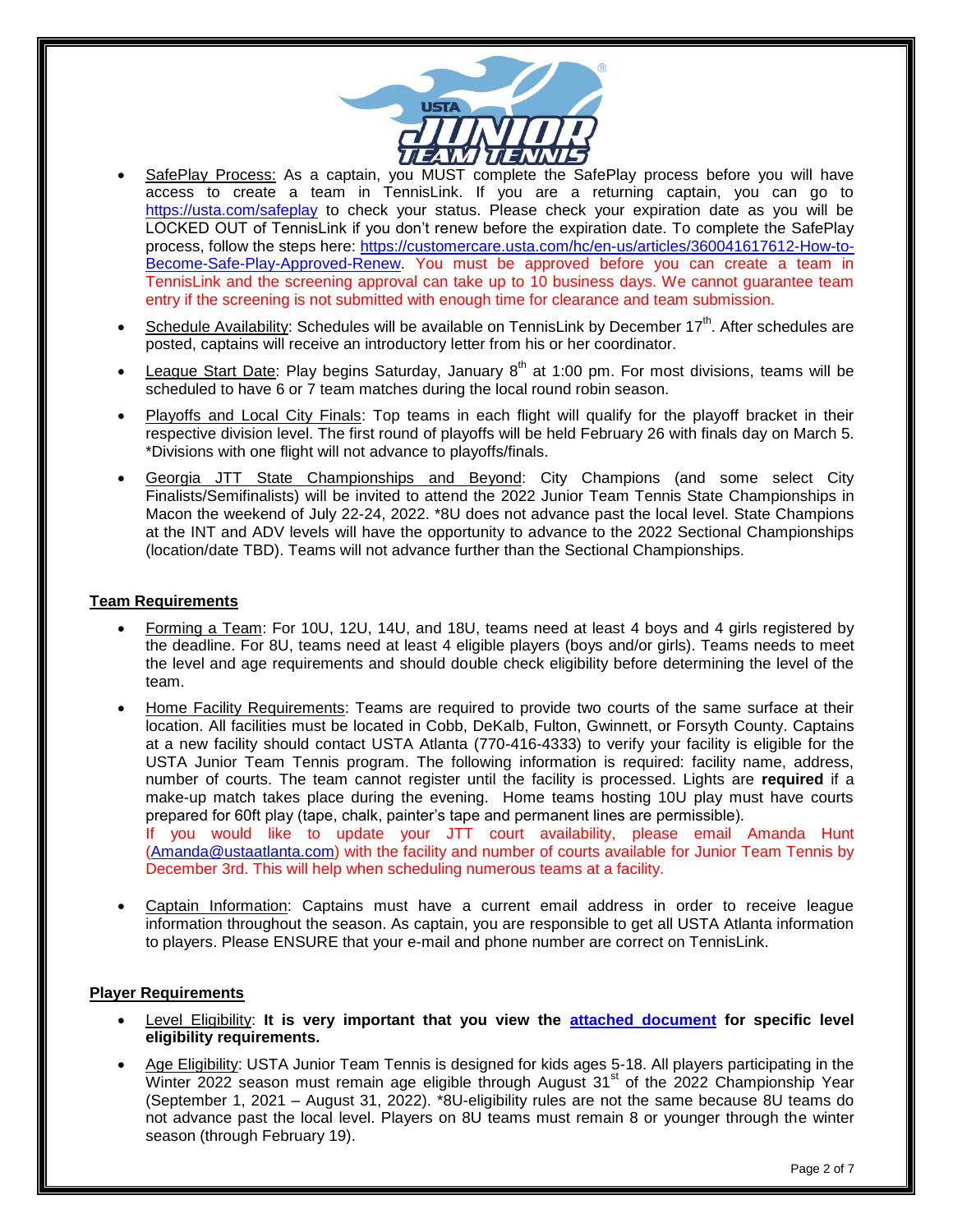

- USTA Membership: USTA junior memberships are now FREE. Players will still need to obtain/renew a membership at [www.membership.usta.com](http://www.membership.usta.com/) or by calling 1-800-990-8782 but there will no longer be a membership fee for junior players. If you have any questions or need to update your membership information please call the above number or email [customercare@usta.com.](mailto:customercare@usta.com)
- Captains should check with all players before registering them for the team. **Once payment has been made no refunds will be issued.** We recommend that each parent be responsible for registering their child on a team.
- If you need additional players for your team, please visit the database of players looking for a team on our website at [http://www.ustaatlanta.com/findateam.](http://www.ustaatlanta.com/findateam)

#### **Other Important Information**

- Teams that are formed outside of the USTA Atlanta boundaries (outside of DeKalb, Fulton, Gwinnett, Cobb, and Forsyth) are welcome to participate in USTA Atlanta Junior Team Tennis (if approved). However, teams outside USTA Atlanta boundaries may be required to travel to more (if not all) matches, and will be grouped with the teams in closest proximities as possible.
- USTA Atlanta will make every effort to group teams within the closest proximities possible. Just because your team is closer to one facility does not necessarily mean you will be grouped in that subflight.
- TennisLink allows captains to view the "work in progress" that USTA Atlanta has done when putting together schedules. In most cases, teams are shifted around in order to finalize other divisions. **PLEASE NO PHONE CALLS prior to schedules being posted**.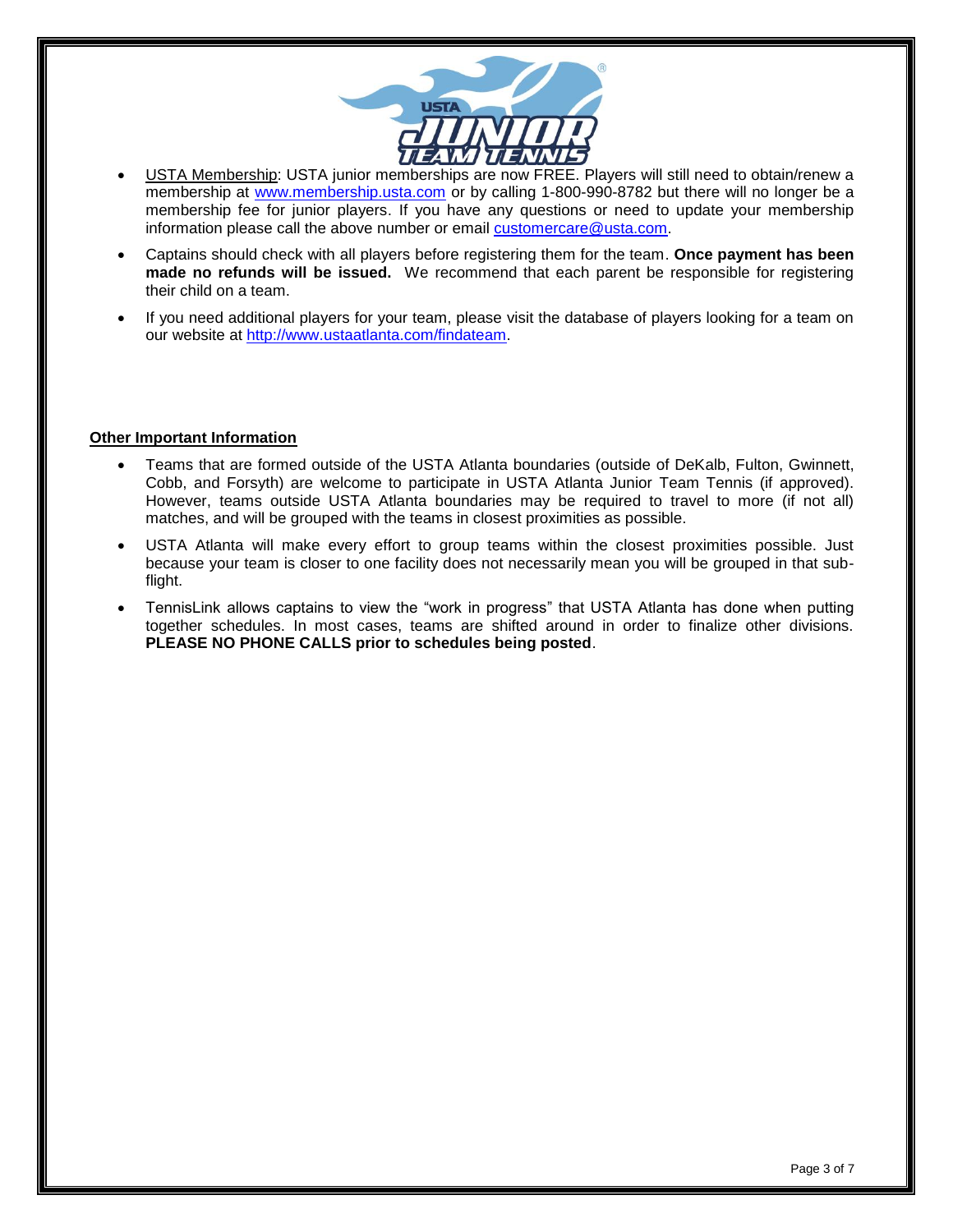

# **Winter JTT 2022 Level Eligibility Requirements**

**To search for a player's 12U-18U standing/points, go to:**

**[http://www.georgia.usta.com/junior\\_team\\_tennis/.](http://www.georgia.usta.com/junior_team_tennis/)**

**For 12U standings, click on the 12U National Standings Search and enter the player's name or USTA number.**

**For 14U-18U standings, click on the 14U-18U National Standings Search and enter the player's name or USTA number.**

**For 12U-18U points, you will see links for "List of Girls NOT ELIGIBLE to play Beginner Level" and "List of Boys NOT ELIGIBLE to play Beginner Level". If the player's name is on the list they are NOT eligible for the BEG level due to points.**

Please read the criteria below and use the above links to help confirm a player's eligibility.

## **12U-18U Beginner Level Eligibility Requirements:**

**Players that meet at least one of these benchmarks in any age group are NOT eligible for participation at the Beginner Level for the 2022 Championship Year:**

- Players with a JNTRP rating of 2.5 and above at time of registration.
- Players with more than 80 points in any age group on the posted National Standings List as of September 3, 2021. Point totals shall include both singles and doubles divisions from which points were acquired. Points earned due to defaults will not be considered and may be deducted if noted in writing to the State League Coordinator at time of Championship registration. \*Please note: TennisLink will NOT stop a player that has more than 80 points from registering to a team. It is the responsibility of the parent/captain to check eligibility before registering each player. Failure to do so will result in disqualification. See box at top of document for link to check eligibility.
- Players who competed in at least one match in the Beginner Level at the 2021 State Championships cannot play on a Beginner Level team in the same age group during the 2022 Championship Year.

## **12U-18U Intermediate/Advanced Level Eligibility Requirements:**

## **Players that meet at least one of these benchmarks in any age group are NOT eligible for participation at the Intermediate Level and MUST play at the Advanced Level for the 2022 Championship Year:**

- Players with a JNTRP rating of 3.5 and above at time of registration.
- Players with a National standing in the ranges below as of September 3, 2021:
	- $\circ$  18U: 1-1500 cannot play INT in 18U age group
	- $\circ$  16U: 1-1500 cannot play INT in 18U age group
	- $\circ$  14U: 1-1500 cannot play INT in 14U age group
	- $\circ$  12U: 1-650 cannot play INT in 12U age group

**\*Please note:** TennisLink will NOT stop an ineligible player from registering to a team if it is due to their standing. It is the responsibility of the parent/captain to check eligibility before registering each player. Failure to do so will result in disqualification. See box at top of document for link to check eligibility.

## **10U Level Eligibility Requirements:**

10U players must follow the PlayTracker rules to determine the ball color/level they are eligible for. Players eligible for 10U Green may still choose to play 10U Orange. Players can view the competition level they are eligible to compete in on their [Player Profile](https://www.usta.com/en/home/myaccount/family.html) in the family tab. For more information, please visit: <https://netgeneration.usta.com/us-en/the-net-generation-playtracker.html>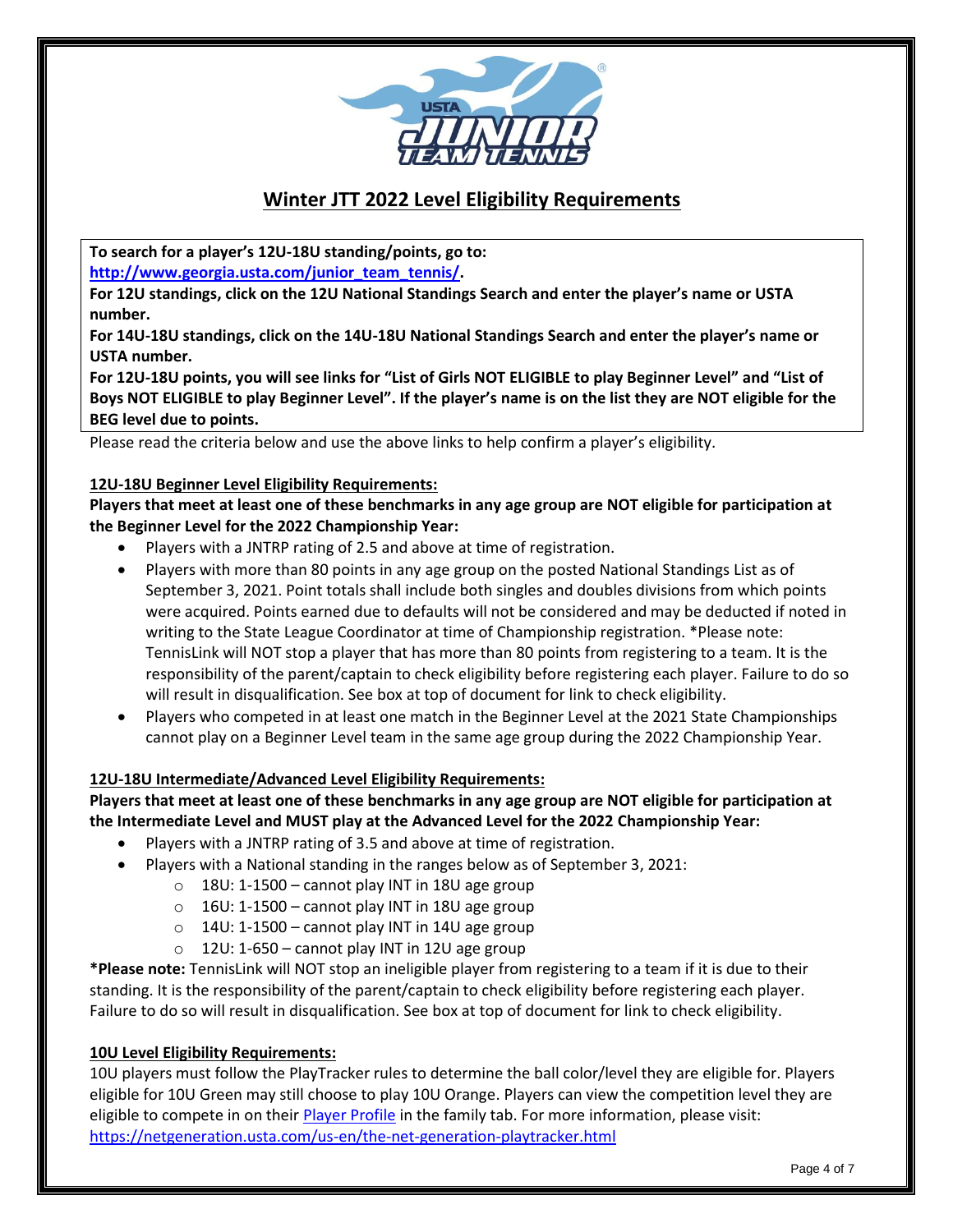

## **Find Your Rating:**

If you have played a minimum of four matches in the last 18 months in 12U-18U divisions of USTA-sanctioned and/or non-sanctioned junior tournaments and/or Junior Team Tennis leagues, then you more than likely have a dynamic rating.

**[Click here](http://tennislink.usta.com/TeamTennis/Main/Home.aspx) [t](http://tennislink.usta.com/TeamTennis/Main/Home.aspx)o find your rating**! You must be logged into your USTA account in order to search for a junior rating level.

Please visit [www.usta.com/junior\\_ratings](http://www.usta.com/junior_ratings) for more information regarding junior ratings.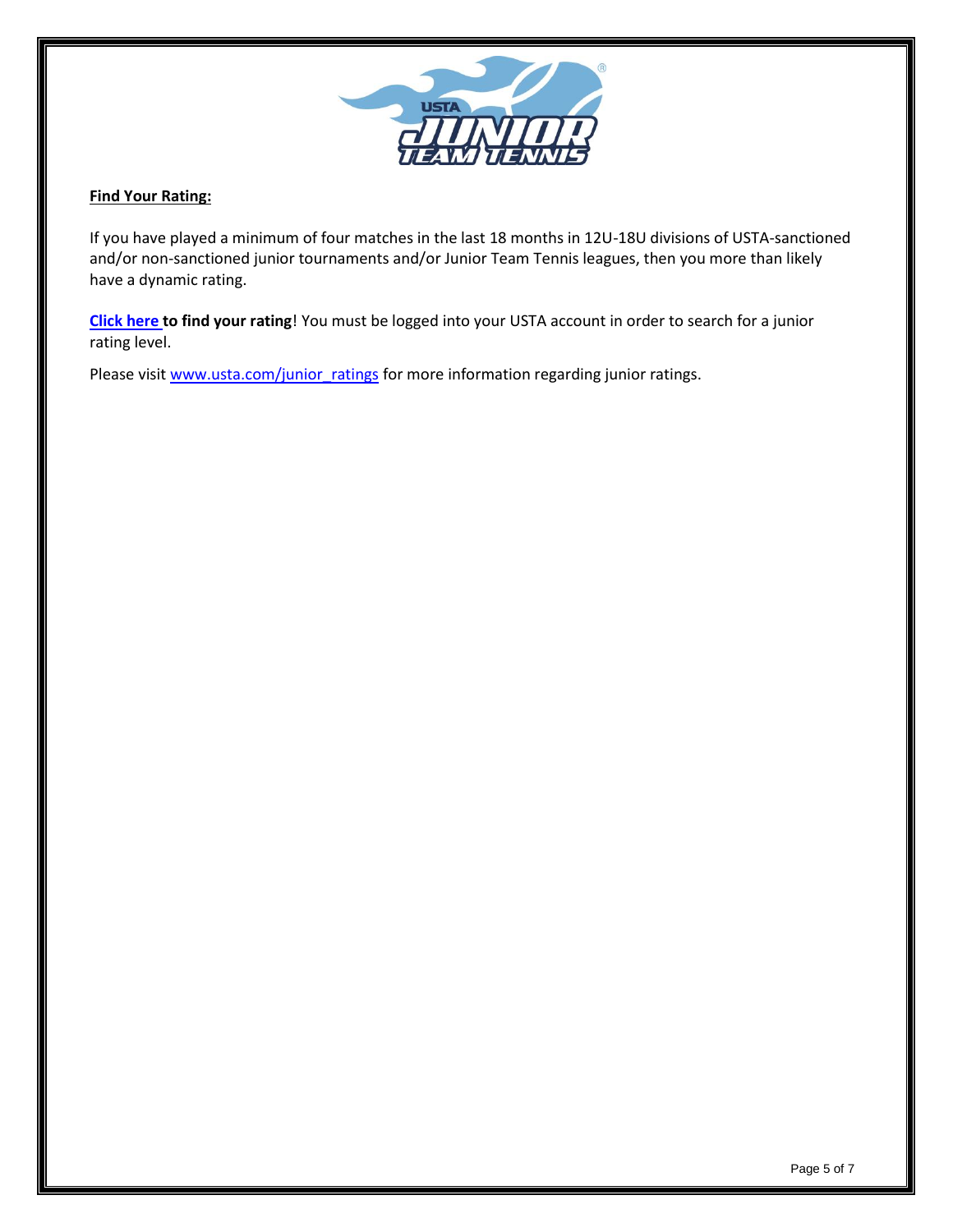

# **CREATING A TEAM**

- As a captain, you MUST complete the SafePlay process before you will have access to create a team in TennisLink. If you are a returning captain, you can go to<https://usta.com/safeplay> to check your status. Please check your expiration date as you will be LOCKED OUT of TennisLink if you don't renew before the expiration date. To complete the SafePlay process, follow the steps here: [https://customercare.usta.com/hc/en-us/articles/360041617612-How-to-Become-Safe-Play-Approved-](https://customercare.usta.com/hc/en-us/articles/360041617612-How-to-Become-Safe-Play-Approved-Renew)[Renew.](https://customercare.usta.com/hc/en-us/articles/360041617612-How-to-Become-Safe-Play-Approved-Renew)
- In order to "Create a Team", you will need to become a coach/manager in TennisLink.
- If you need to become a JTT captain, follow these steps:
- Go to TennisLink <http://tennislink.usta.com/teamtennis> Then scroll to the bottom of the page and click on 'Become a Coach/Manager'.
- You will follow the necessary prompts depending on whether you have a USTA number or need to create an account. (There is no cost to create an account.)
- Once you have completed these steps, you can register your team.
- **All Captains must create a new team number each season**. This step creates a team number *and* registers the team.
	- o Log in to TennisLink as captain [\(http://tennislink.usta.com/TEAMTENNIS/Secure/logon.aspx?Caller=Login\)](http://tennislink.usta.com/TEAMTENNIS/Secure/logon.aspx?Caller=Login)
	- o Click on "Register for a Team", and then click "Click here to create a new team"
	- o Select Type of Program (**Jr**)
	- o Select Section (**Southern**)
	- o Select District **(Georgia**)
	- o Select Area (**USTA Atlanta - Juniors**)
	- o Click "Go"
	- o Select appropriate program.
	- o **Make a note of your new team number.**
	- $\circ$  Create team name (Facility name Captain's last name)
	- o Select your Home Court Facility.
	- o Select Division and check affiliations.
	- o Enter Co-captain Information, if applicable.
	- o **Click on "Save"! The system will not create the team unless you hit save.**

# **REGISTERING A PLAYER**

- \*Double check the **[winter eligibility guidelines](https://82adf012-01c7-425b-b3d7-c0c02e401c5c.filesusr.com/ugd/1867e2_54660f5feed348deac0c5b6e6b385921.pdf)** for each level before registering your child to a team. No refunds will be given to ineligible players that register to a team.
- Go to Jr. Team Tennis TennisLink home page <http://tennislink.usta.com/TeamTennis/Main/Home.aspx>
- Click on "Have a Team ID?".
- Enter the Team # of the team you are registering your child for.
- Enter in your child's USTA membership #.
- Complete payment information.
- Check the information carefully. If you register your child incorrectly you will forfeit the TennisLink fee.
- Click "Submit".